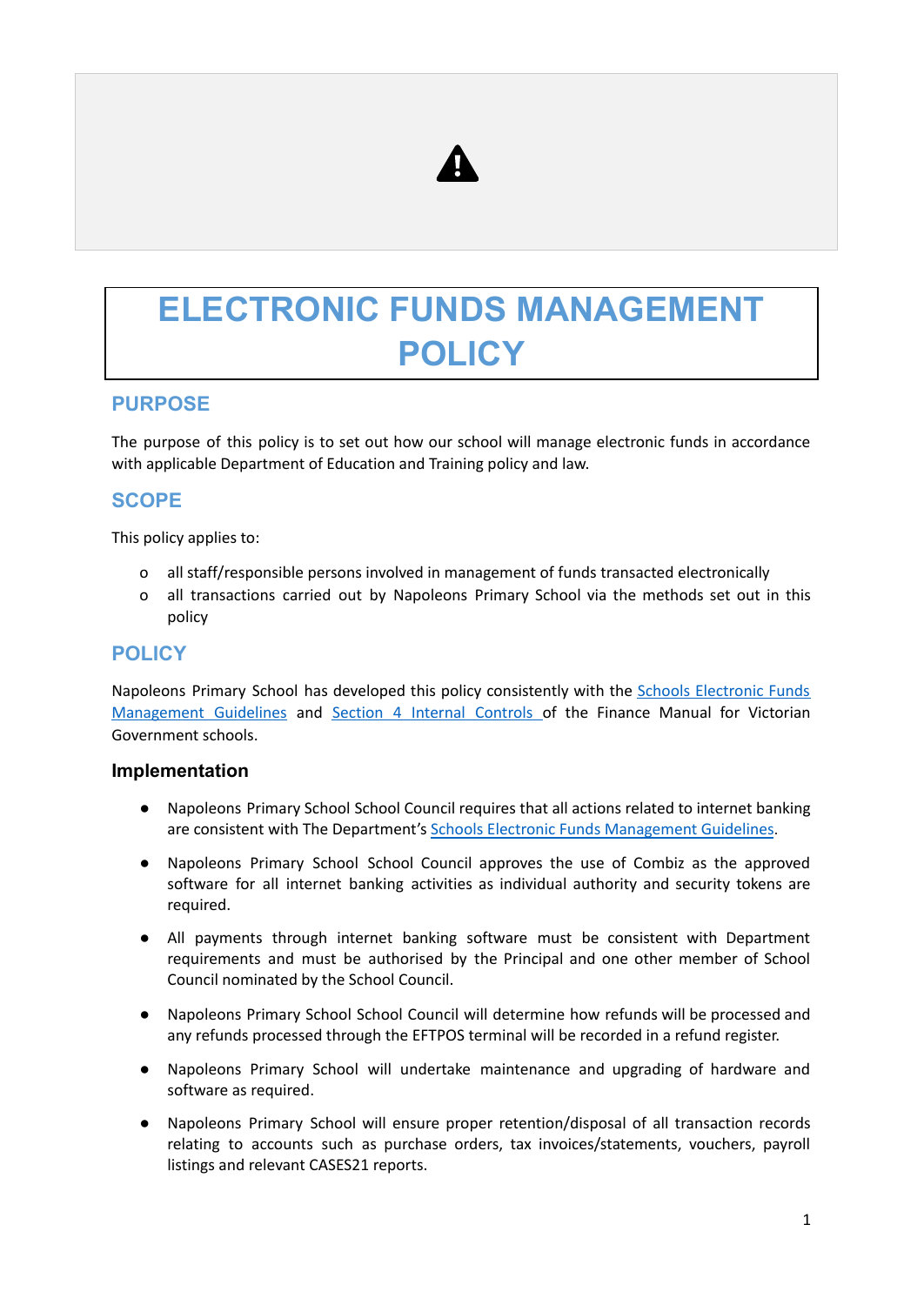## **EFTPOS**

- The Principal of Napoleons Primary School, will ensure all staff operating the merchant facility are aware of security requirements. At our school, this includes: Completing the transaction log, retaining the merchant copy and supply customer copy if requested.
- School Council minutes must record which staff are authorised to process transactions.
- No "Cash Out" will be permitted on any school EFTPOS facility.
- Napoleons Primary School will not accept EFTPOS transactions via telephone or post.

#### **Direct Debit**

- All direct debit agreements must be approved and signed by School Council prior to implementation.
- The School Council requires all suppliers to provide tax invoices/statements to the school prior to direct debiting any funds from the school's account
- A direct debit facility allows an external source VicSuper, Equigroup and Tyro to a pre-arranged amount of funds from the school's official account on a pre-arranged date. Any such payments will be authorised as appropriate and required.
- Napoleons Primary School will ensure adequate funds are available in the Official Account for the "sweep" of funds to the supplier.

#### **Direct Deposit**

- Napoleons Primary School utilises a "two user authorisation of payments" banking package, as it contains a greater degree of security and access controls.
- Creditor details will be kept up to date and the treatment of GST for creditors will be monitored.
- Payment transactions will be uploaded as a batch through the CASES21 system.
- All payments made through the internet banking system must be authorised by two authorised officers.
- The various internal controls that need to be considered include:
	- o the identification of staff with administrative responsibilities Business Manager to access statements and upload batches.
	- o the identification of staff with authorisation/signatory responsibilities The Principal and School Council delegate for the authorisation of payments.
	- o the Business Manager must not have banking authorisation/signatory responsibilities other than for the transferring of funds between school bank accounts
	- o the allocation and security of personal identification number (PIN) information or software authorisation tokens
	- o the setting up of payee details in CASES21
	- o the authorisation of transfer of funds from the official account to payee accounts
	- o alternative procedures for processing, using the direct deposit facility, for periods of Business Manager's and Principal leave of absence.

#### **BPay**

Napoleons Primary School School Council will approve in writing the School Council's decision for the utilisation of BPAY.